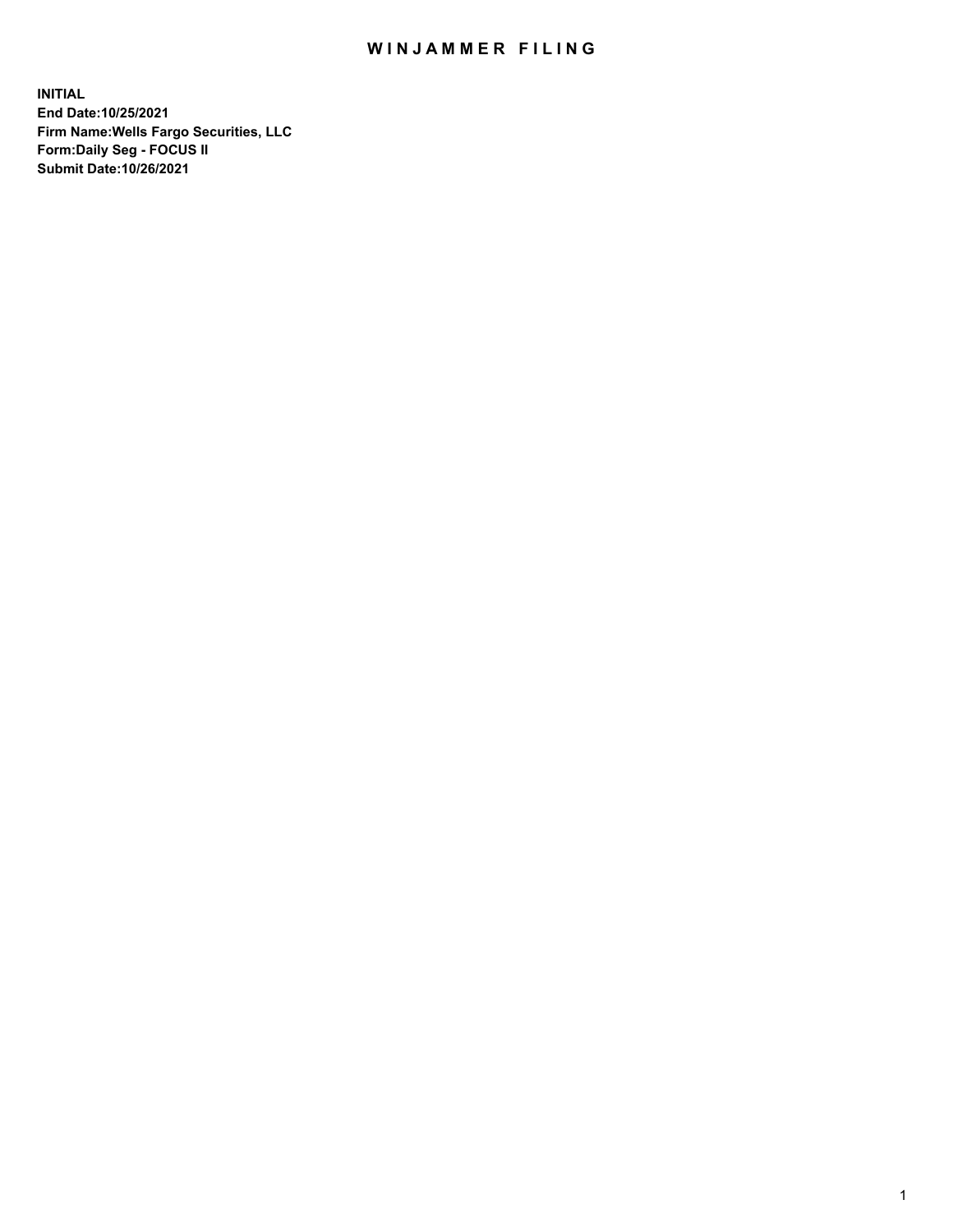**INITIAL End Date:10/25/2021 Firm Name:Wells Fargo Securities, LLC Form:Daily Seg - FOCUS II Submit Date:10/26/2021 Daily Segregation - Cover Page**

| Name of Company                                                                                                                                                                                                                                                                                                                | <b>Wells Fargo Securities LLC</b>                          |
|--------------------------------------------------------------------------------------------------------------------------------------------------------------------------------------------------------------------------------------------------------------------------------------------------------------------------------|------------------------------------------------------------|
| <b>Contact Name</b>                                                                                                                                                                                                                                                                                                            | <b>James Gnall</b>                                         |
| <b>Contact Phone Number</b>                                                                                                                                                                                                                                                                                                    | 917-699-6822                                               |
| <b>Contact Email Address</b>                                                                                                                                                                                                                                                                                                   | james.w.gnall@wellsfargo.com                               |
| FCM's Customer Segregated Funds Residual Interest Target (choose one):<br>a. Minimum dollar amount: ; or<br>b. Minimum percentage of customer segregated funds required:% ; or<br>c. Dollar amount range between: and; or<br>d. Percentage range of customer segregated funds required between:% and%.                         | 125,000,000<br>$\underline{\mathbf{0}}$<br>00<br>00        |
| FCM's Customer Secured Amount Funds Residual Interest Target (choose one):<br>a. Minimum dollar amount: ; or<br>b. Minimum percentage of customer secured funds required:%; or<br>c. Dollar amount range between: and; or<br>d. Percentage range of customer secured funds required between:% and%.                            | 35,000,000<br><u>0</u><br>0 <sub>0</sub><br>0 <sub>0</sub> |
| FCM's Cleared Swaps Customer Collateral Residual Interest Target (choose one):<br>a. Minimum dollar amount: ; or<br>b. Minimum percentage of cleared swaps customer collateral required:% ; or<br>c. Dollar amount range between: and; or<br>d. Percentage range of cleared swaps customer collateral required between:% and%. | 360,000,000<br><u>0</u><br>0 Q<br><u>00</u>                |

Attach supporting documents CH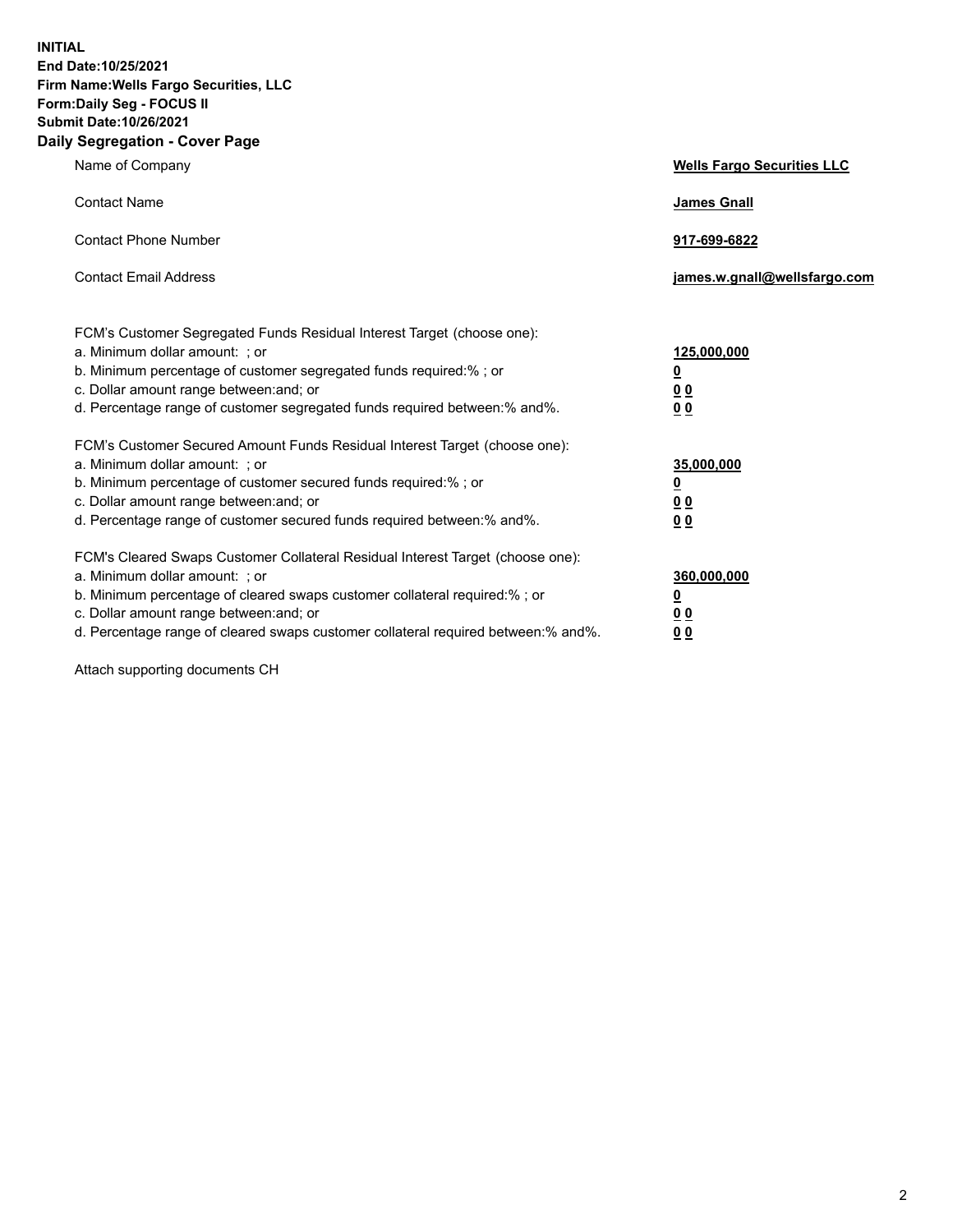**INITIAL End Date:10/25/2021 Firm Name:Wells Fargo Securities, LLC Form:Daily Seg - FOCUS II Submit Date:10/26/2021**

## **Daily Segregation - Secured Amounts**

|     | Foreign Futures and Foreign Options Secured Amounts                                         |                                    |
|-----|---------------------------------------------------------------------------------------------|------------------------------------|
|     | Amount required to be set aside pursuant to law, rule or regulation of a foreign            | $0$ [7305]                         |
|     | government or a rule of a self-regulatory organization authorized thereunder                |                                    |
| 1.  | Net ledger balance - Foreign Futures and Foreign Option Trading - All Customers             |                                    |
|     | A. Cash                                                                                     | 280,484,093 [7315]                 |
|     | B. Securities (at market)                                                                   | 208,628,784 [7317]                 |
| 2.  | Net unrealized profit (loss) in open futures contracts traded on a foreign board of trade   | 96,682,857 [7325]                  |
| 3.  | Exchange traded options                                                                     |                                    |
|     | a. Market value of open option contracts purchased on a foreign board of trade              | 1,883,679 [7335]                   |
|     | b. Market value of open contracts granted (sold) on a foreign board of trade                | -421,607 [7337]                    |
| 4.  | Net equity (deficit) (add lines 1. 2. and 3.)                                               | 587,257,806 [7345]                 |
| 5.  | Account liquidating to a deficit and account with a debit balances - gross amount           | 2,583,122 [7351]                   |
|     | Less: amount offset by customer owned securities                                            | -2,581,139 [7352] 1,983 [7354]     |
| 6.  | Amount required to be set aside as the secured amount - Net Liquidating Equity              | 587,259,789 [7355]                 |
|     | Method (add lines 4 and 5)                                                                  |                                    |
| 7.  | Greater of amount required to be set aside pursuant to foreign jurisdiction (above) or line | 587,259,789 [7360]                 |
|     | 6.                                                                                          |                                    |
|     | FUNDS DEPOSITED IN SEPARATE REGULATION 30.7 ACCOUNTS                                        |                                    |
| 1.  | Cash in banks                                                                               |                                    |
|     | A. Banks located in the United States                                                       | 170,608,395 [7500]                 |
|     | B. Other banks qualified under Regulation 30.7                                              | 38,452,551 [7520] 209,060,946      |
|     |                                                                                             | [7530]                             |
| 2.  | <b>Securities</b>                                                                           |                                    |
|     | A. In safekeeping with banks located in the United States                                   | 136,004,324 [7540]                 |
|     | B. In safekeeping with other banks qualified under Regulation 30.7                          | 0 [7560] 136,004,324 [7570]        |
| 3.  | Equities with registered futures commission merchants                                       |                                    |
|     | A. Cash                                                                                     | -23,814,705 [7580]                 |
|     | <b>B.</b> Securities                                                                        | 92,635,715 [7590]                  |
|     | C. Unrealized gain (loss) on open futures contracts                                         | 53,991,408 [7600]                  |
|     | D. Value of long option contracts                                                           | 1,883,679 [7610]                   |
|     | E. Value of short option contracts                                                          | -421,607 [7615] 124,274,490 [7620] |
| 4.  | Amounts held by clearing organizations of foreign boards of trade                           |                                    |
|     | A. Cash                                                                                     | $0$ [7640]                         |
|     | <b>B.</b> Securities                                                                        | $0$ [7650]                         |
|     | C. Amount due to (from) clearing organization - daily variation                             | $0$ [7660]                         |
|     | D. Value of long option contracts                                                           | $0$ [7670]                         |
|     | E. Value of short option contracts                                                          | 0 [7675] 0 [7680]                  |
| 5.  | Amounts held by members of foreign boards of trade                                          |                                    |
|     | A. Cash                                                                                     | $-12,430,263$ [7700]               |
|     | <b>B.</b> Securities                                                                        | 200,096,275 [7710]                 |
|     | C. Unrealized gain (loss) on open futures contracts                                         | 21,184,331 [7720]                  |
|     | D. Value of long option contracts                                                           | $0$ [7730]                         |
|     | E. Value of short option contracts                                                          | 0 [7735] 208,850,343 [7740]        |
| 6.  | Amounts with other depositories designated by a foreign board of trade                      | $0$ [7760]                         |
| 7.  | Segregated funds on hand                                                                    | $0$ [7765]                         |
| 8.  | Total funds in separate section 30.7 accounts                                               | 678,190,103 [7770]                 |
| 9.  | Excess (deficiency) Set Aside for Secured Amount (subtract line 7 Secured Statement         | 90,930,314 [7380]                  |
|     | Page 1 from Line 8)                                                                         |                                    |
| 10. | Management Target Amount for Excess funds in separate section 30.7 accounts                 | 35,000,000 [7780]                  |

11. Excess (deficiency) funds in separate 30.7 accounts over (under) Management Target **55,930,314** [7785]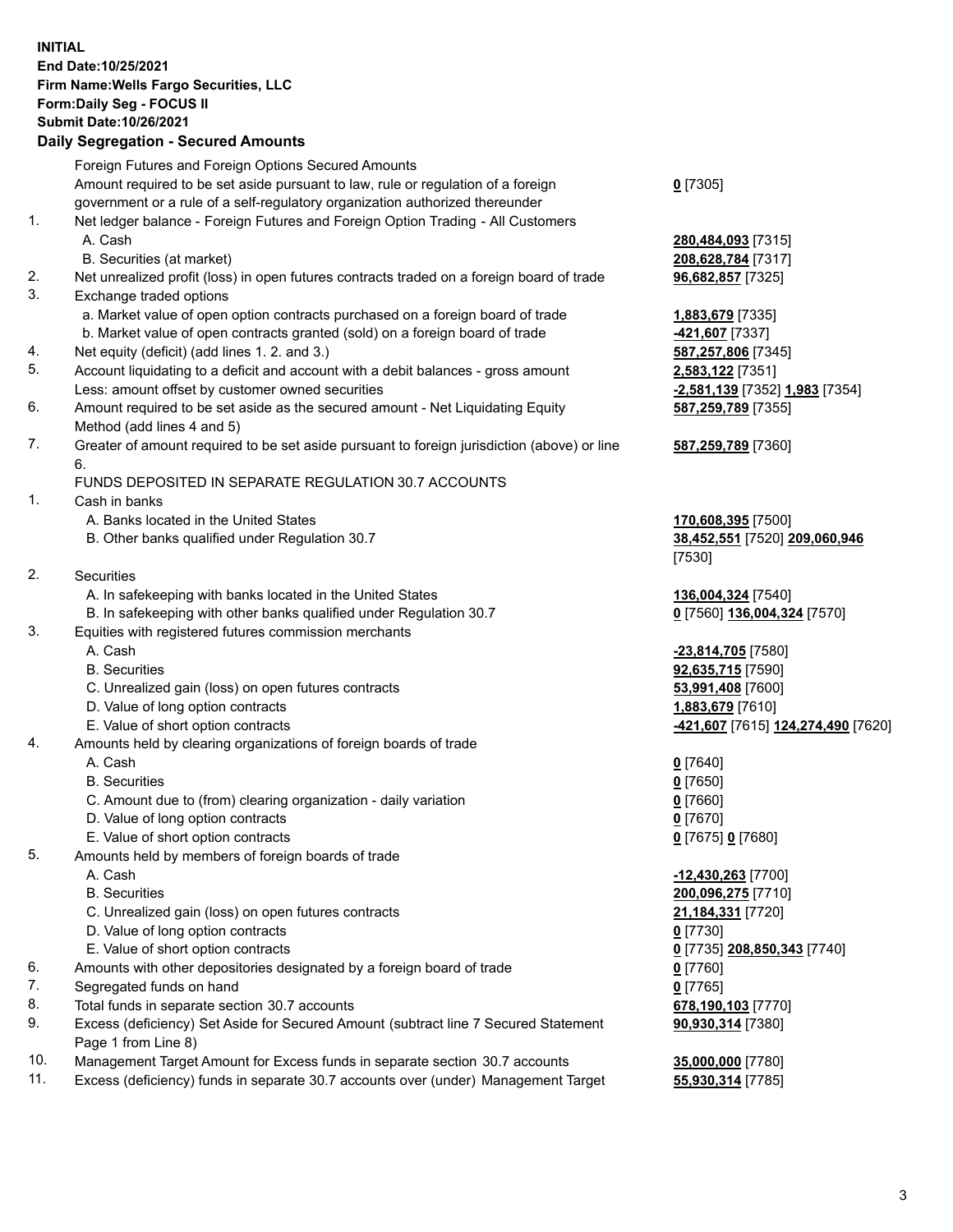**INITIAL End Date:10/25/2021 Firm Name:Wells Fargo Securities, LLC Form:Daily Seg - FOCUS II Submit Date:10/26/2021 Daily Segregation - Segregation Statement** SEGREGATION REQUIREMENTS(Section 4d(2) of the CEAct) 1. Net ledger balance A. Cash **3,831,809,940** [7010] B. Securities (at market) **1,740,388,238** [7020] 2. Net unrealized profit (loss) in open futures contracts traded on a contract market **-486,167,623** [7030] 3. Exchange traded options A. Add market value of open option contracts purchased on a contract market **2,825,635,562** [7032] B. Deduct market value of open option contracts granted (sold) on a contract market **-2,738,433,182** [7033] 4. Net equity (deficit) (add lines 1, 2 and 3) **5,173,232,935** [7040] 5. Accounts liquidating to a deficit and accounts with debit balances - gross amount **69,586,395** [7045] Less: amount offset by customer securities **-69,583,146** [7047] **3,249** [7050] 6. Amount required to be segregated (add lines 4 and 5) **5,173,236,184** [7060] FUNDS IN SEGREGATED ACCOUNTS 7. Deposited in segregated funds bank accounts A. Cash **166,580,851** [7070] B. Securities representing investments of customers' funds (at market) **680,300,999** [7080] C. Securities held for particular customers or option customers in lieu of cash (at market) **83,366,347** [7090] 8. Margins on deposit with derivatives clearing organizations of contract markets A. Cash **2,712,900,986** [7100] B. Securities representing investments of customers' funds (at market) **299,375,883** [7110] C. Securities held for particular customers or option customers in lieu of cash (at market) **1,657,021,891** [7120] 9. Net settlement from (to) derivatives clearing organizations of contract markets **-3,071,357** [7130] 10. Exchange traded options A. Value of open long option contracts **2,825,635,562** [7132] B. Value of open short option contracts **-2,738,433,182** [7133] 11. Net equities with other FCMs A. Net liquidating equity **0** [7140] B. Securities representing investments of customers' funds (at market) **0** [7160] C. Securities held for particular customers or option customers in lieu of cash (at market) **0** [7170] 12. Segregated funds on hand **0** [7150] 13. Total amount in segregation (add lines 7 through 12) **5,683,677,980** [7180] 14. Excess (deficiency) funds in segregation (subtract line 6 from line 13) **510,441,796** [7190]

- 15. Management Target Amount for Excess funds in segregation **125,000,000** [7194]
- 16. Excess (deficiency) funds in segregation over (under) Management Target Amount Excess

**385,441,796** [7198]